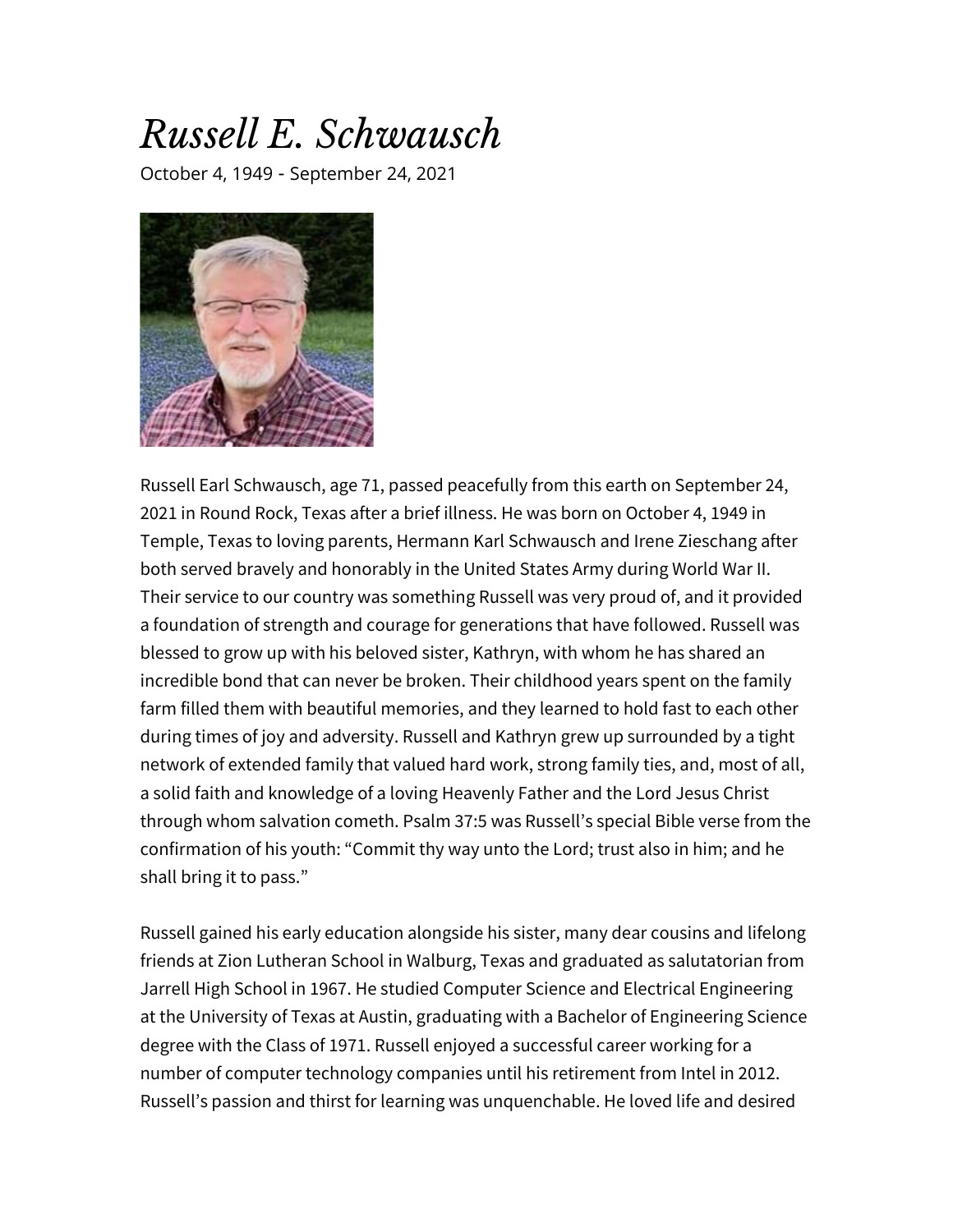to enjoy it to its fullest. He was an avid collector of hobbies and pursued more adventures than he had time in his life to complete.

Russell's greatest accomplishments were his faith and his family. He was a devout convert to the Church of Jesus Christ of Latter-day Saints and married his sweet companion, Sandra Kay Phillips, on December 8, 1973 in the Provo Utah Temple for time and all eternity. He truly loved Sandy with all of his heart and will patiently await the day they will be reunited. Together, they lovingly raised five children: Scott, Robin, Wendy (named after Russell's proud Wendish heritage), Steven, and Matthew Russell. He was a wonderful father, provider and leader in the home, teaching his children some of the most important lessons they will ever learn. His example of faith was unwavering. As his children grew, he was undoubtedly proud of their many accomplishments and how they faced life's various challenges. Over time, Russell's family evolved, bringing bonus children: Karen, Christopher, Amanda and Katie and nine cherished grandchildren: Bryon, Lauren, Madeline, Zachary, Alyson, Ashley, Katherine, Leah and Megan. Being a grandpa brought him such joy. Imparting wisdom, encouragement and guidance to his posterity was what drove him, but, being a kid at heart, he was funny and he knew how to play and have fun! He always went out of his way to connect with his grandkids as well as a whole host of nieces and nephews who love and admire their special Uncle Russell. He was devoted to us all, and his love will never end.

Russell was a true friend in every aspect. He never spoke ill, he freely forgave, and he served with all of his heart, might, mind and strength in many capacities. He was known for stopping to talk to strangers, and he shared his bright smile, laughter, warmth and zest for life with anyone who would listen. Russell made an indelible impact on so many. He has left this world with a remarkable light and lasting legacy. We will miss him dearly but know he will continue to love and strengthen us, now from a holier place. With our deepest love and gratitude, we entrust him to our Father's care until we meet again.

Russell is preceded in death by his parents, Hermann & Irene Schwausch; father-inlaw, Bobby Phillips; brother-in-law, Dr. Terry Branson. He is survived by his wife of 47 years, Sandy; children, Scott & Karen Schwausch of Houston, TX and their children, Bryon, Lauren, Madeline and Alyson; Robin & Christopher Mierzejewski of Queen Creek, AZ and their children, Zachary, Ashley, Katherine and Megan;